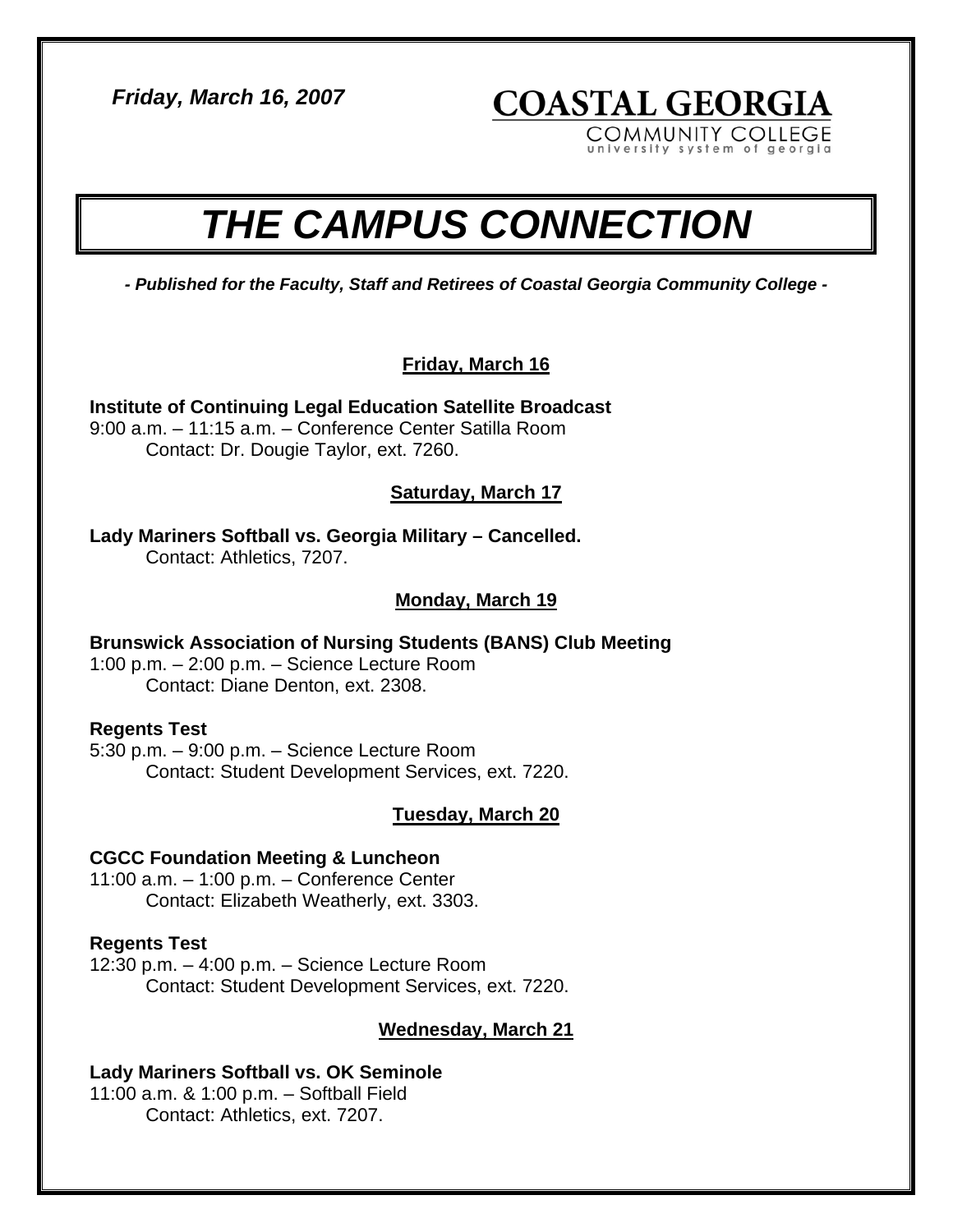# **Thursday, March 22**

**Institute of Continuing Legal Education Satellite Broadcast**  9:00 a.m. – 11:15 a.m. – Conference Center Satilla Room Contact: Dr. Dougie Taylor, ext. 7260.

# **Friday, March 23**

#### **Georgia National Association of College Academic Advising Association (NACADA) Luncheon**

8:30 a.m. – 2:00 p.m. – President's Dining Room Contact: Walter Wright, ext. 6899.

#### **Saturday, March 24**

**Lady Mariners Softball vs. Young Harris**  12:00 p.m. & 2:00 p.m. – Softball Field Contact: Athletics, ext. 7207.

#### **Sunday, March 25**

#### **Lady Mariners Softball vs. Gordon College**

12:00 p.m. & 2:00 p.m. – Softball Field Contact: Athletics, ext. 7207.

#### **Tuesday, March 27**

#### **International Association Meeting**

12:15 p.m. – 1:15 p.m. – Science Lecture Room Contact: Dr. Ramona Fletcher, ext. 6882.

#### **Thursday, March 29**

#### **Student Georgia Association of Educators (SGAE) High School Student Reception**

3:00 p.m. – 5:00 p.m. – Student Center Contact: Dr. Barber, ext. 7227.

#### **Faculty Brown-bag Snack Dinner**

4:30 p.m. – 6:00 p.m. – Camden Center Rotunda Contact: Sharon Bartkovich, ext. 7233.

#### **Friday, March 30**

**Institute of Continuing Legal Education Satellite Broadcast**  9:00 a.m. – 4:30 p.m. – Conference Center Contact: Dr. Dougie Taylor, ext. 7260.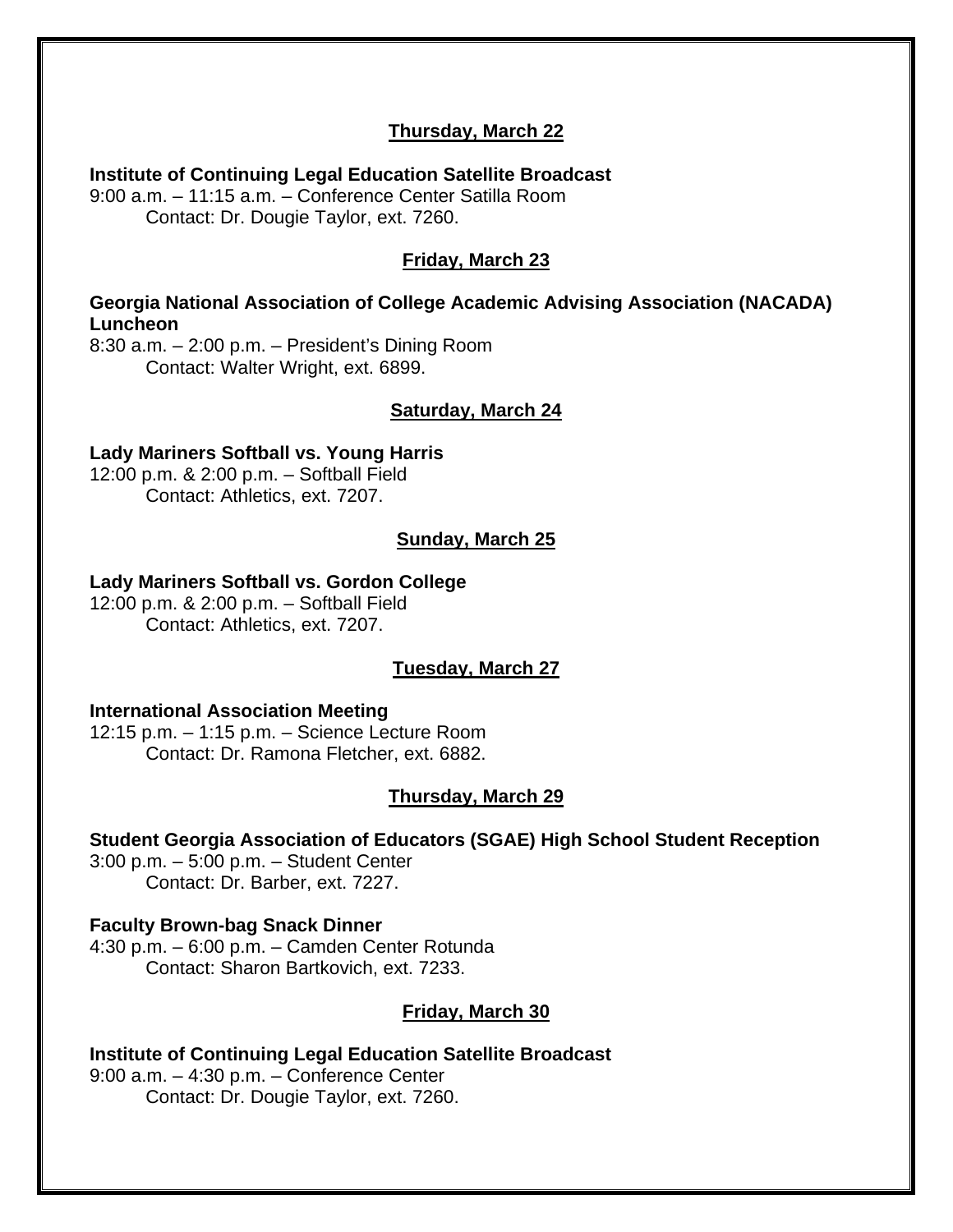#### **Financial Aid Workshop**

2:00 p.m. – 3:00 p.m. – Science Lecture Room Contact: Latasha Rozier, ext. 7262.

#### **Saturday, March 31**

#### **Southeast Georgia Health System Easter Egg Hunt**  9:00 a.m. – 11:00 a.m. – Brunswick Campus

Contact: Tom Saunders, ext. 2327.

#### **Lady Mariners Softball vs. Andrew College**

2:00 p.m. – 4:00 p.m. – Softball Field Contact: Athletics, ext. 7207.

**Note to the College**. I would like to thank you all for your prayers, cards, and phone calls during my recent surgery and recovery. I am especially grateful for Linda Crawford, Regina Drake, and Yoshi Graham who have done such a tremendous job in my absence! Thank you. *Carolyn Mays*

----------------------------------------------------------------------------------------------------------------------------

**Discounted Ticket Price for Faculty and Staff.** The CGCC Foundation would like to extend a discounted ticket price to CGCC faculty, staff and retirees for the Compton Lecture Series Event featuring guest speaker Reg Murphy on **Wednesday, March 21, 2007 at 7:30 p.m.** in the Cloister Ballroom on Sea Island. Patron tickets are being discounted in half -- from \$75 to **\$37.50** per person, which includes a coffee and dessert reception following the program. Payment can be accepted by check, Visa or MasterCard. Please contact the Office of Institutional Advancement at 262-3303 if you are interested in attending. Thank you.

**System Supplement.** The February 2007 issue of *The System Supplement* is now available on the college website. Please read at your convenience and print for those without e-mail access.

**Donations Needed.** The Business Club - Phi Beta Lambda is collecting clothing for **AMITY HOUSE** from now until the middle of April. For those of you unfamiliar with Amity House, it is a shelter for battered women and their children. These women and their children typically leave the abusive home with only the clothes on their backs and are in desperate need of clothes, shoes, etc. **PLEASE donate whatever you can spare.** We have one large box in the **Science Building lobby** and will be placing others around campus as soon as we can. We ask that the clothes are clean and in good repair. Any sizes and shapes are acceptable, but do keep in mind that it is not the time to give winter coats and clothing. They need things they can wear right now. *Submitted by Lee Dyson and Coronicca Smith.*